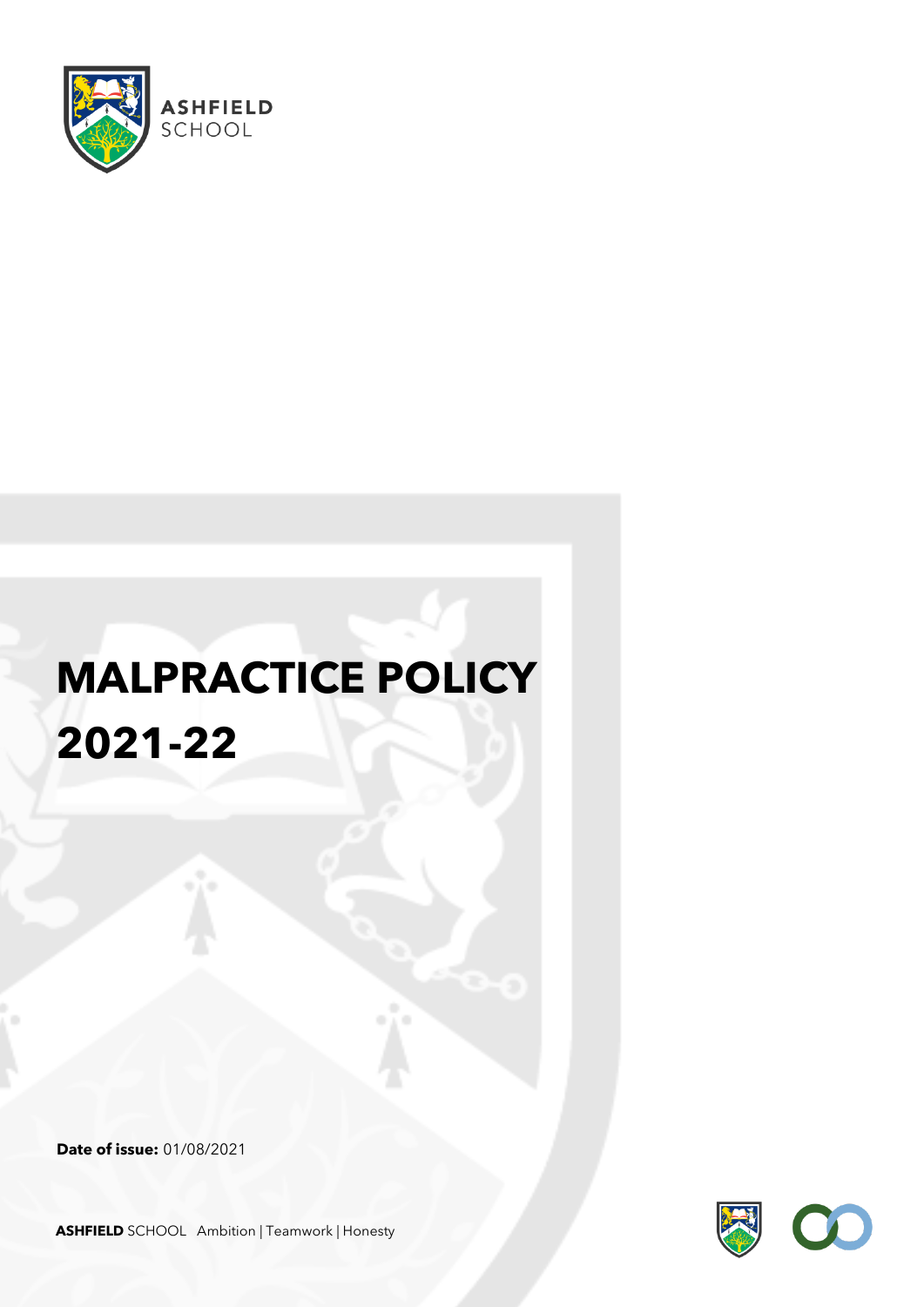### **Malpractice Policy: Candidates**

Ashfield School will follow JCQ procedures as laid down in the 'Suspected Malpractice in Examinations and Assessment Policies and Procedures' document for the relevant exam series.

This policy sets out to define the procedures to be followed in the event of any dispute or allegation regarding candidate malpractice in the assessment of internally marked qualifications such as controlled assessment or practical coursework and also regarding examinations marked externally.

### **Examples of Malpractice**

Attempted or actual malpractice activity will not be tolerated. The following are examples of malpractice by candidates with regard to portfolio based qualifications. This list is not exhaustive:

- Plagiarism: the copying and passing off as the candidate's own work the whole or part of another person's work.
- Collusion: working collaboratively with other learners to produce work which is submitted as the candidate's only.
- Failing to abide by the instructions of an assessor: this may refer to the use of resources which the candidates have specifically been told not to use.
- The alteration of any results document.

If a member of staff suspects a candidate of malpractice the candidate will be informed and the allegation will be explained. The candidate will have the opportunity to give their side of the story before any final decision is made. If the candidate accepts that malpractice has occurred she/he will be given the opportunity to repeat the assignment as long as the candidate has not already signed the authentication form. If found guilty of malpractice following an investigation, the member of staff may decide to re-mark previous assignments and these could also be rejected if similar concerns are identified.

#### **Should the candidate be found guilty of malpractice after having signed the authentication form then the matter is no longer subject to internal school discipline and must be reported to the relevant awarding body.**

The following are examples of malpractice by candidates with regard to externally assessed **examinations**. This list is not exhaustive:

- Talking during an examination.
- Taking a mobile phone into an examination.
- Taking any item other than those accepted by the Awarding Body into an examination such as apple watches, iPods, books or notes.
- Leaving the examination room without permission.
- Passing notes or papers or accepting notes or papers from another candidate.

If a member of staff suspects a candidate of malpractice during an examination, the candidate will be informed and the allegation will be explained. The candidate will have the opportunity to give their side of the story before any final decision is made. If the candidate is found guilty of malpractice, the Awarding Body will be informed and the candidate will be informed of any penalty to be applied in writing.

#### **Appeals**

In the event that a malpractice decision is made which the candidate feels is unfair then the candidate has the right to appeal in line with the Appeals Policy.

#### **Malpractice Policy: Centre Staff**

**Definition of Maladministration** is essentially any activity or practice, which results in non-compliance with administrative regulations and requirements and includes the application of persistent mistakes or poor administration (e.g. within a centre, inappropriate learner records).

**Definition of Malpractice** is essentially any activity or practice, which deliberately contravenes regulations and compromises the integrity of the internal or external assessment process and/or the validity of certificates. It covers any deliberate actions, neglect, default or other practice that compromises, or could compromise: